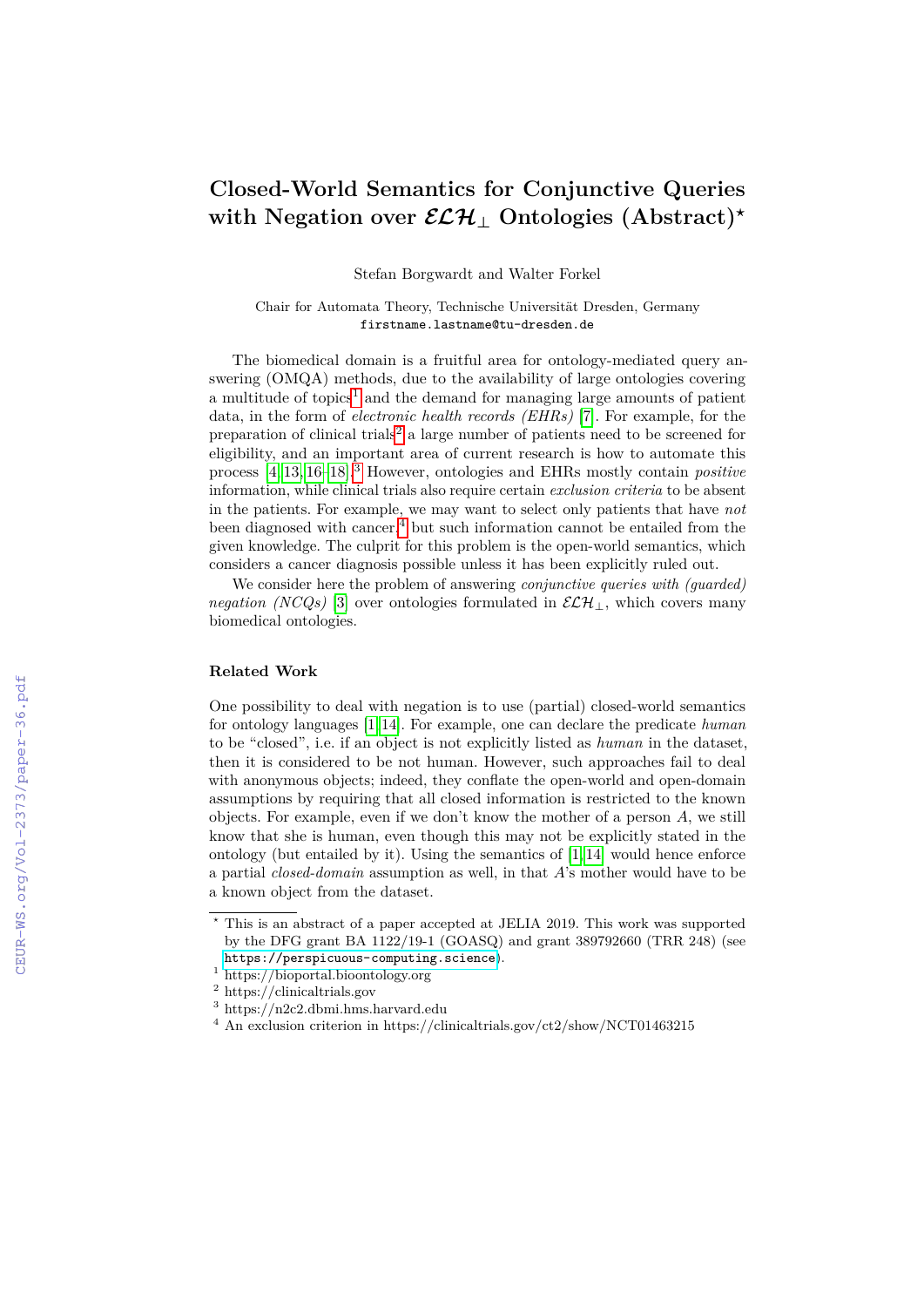*Epistemic logics* are another way to give a closed-world-like semantics to negated formulas. There, one can formulate queries like "no cancer diagnosis is *known*" using the epistemic knowledge modality **K**. The semantics of this operator checks whether the inner formula is true in a specified set of possible worlds (e.g. the set of all models of the given knowledge base [\[6\]](#page-2-0)). However, such formalisms are also unable to deal with closed-world knowledge over anonymous objects [\[19\]](#page-3-0), because the behavior of a given anonymous object cannot be compared among multiple models.

One way to fix this is to *Skolemize* the knowledge base, effectively introducing a unique identifier (consisting of nested Skolem functions and an individual name) for each relevant anonymous object, allowing us to keep track of the object when comparing multiple (Herbrand) models. The problem with this approach is that all existential restrictions on the right-hand side of concept inclusions need to be Skolemized, and corresponding objects are forced to exist in all Herbrand models. However, some of these objects may be redundant and may lead to spurious answers to queries containing negation.

Most closely related to our proposal are Datalog-based semantics for negation, based on the *(Skolem) chase* construction [\[2,](#page-2-1) [11\]](#page-2-2). The important feature here is that a single canonical model is used for all inferences. However, using the Skolem chase suffers from the same drawback of Skolemization described above. One can avoid the creation of spurious objects with chase variants such as the *restricted chase* [\[10\]](#page-2-3) or the *core chase* [\[8\]](#page-2-4), which, however, do not always produce a unique canonical model. Moreover, to the best of our knowledge, there exist no results on query answering in Datalog-based languages with negation over these other chase variants.

### **Our Contribution**

The contribution of this paper is a new closed-world semantics for answering NCQs over ELH<sup>⊥</sup> ontologies. Our semantics is based on the *minimal canonical model*, which is a unique representation of all inferences of the ontology, in the most concise way possible. In order to properly handle negative knowledge about anonymous objects, we have to be careful in the construction of the minimal canonical model, in particular about the number and types of anonymous objects that are introduced. Instead of open-world semantics, we use a *minimal-world semantics*, in which NCQs are evaluated directly over the minimal canonical model. For the purposes of answering standard CQs without negation, the minimal canonical model behaves as a usual canonical model, which means that our semantics generalizes the standard open-world semantics. Since in general the minimal canonical model is infinite, we develop a rewriting technique, in the spirit of the combined approach of  $[12, 15]$  $[12, 15]$ , and most closely inspired by  $[5, 9]$  $[5, 9]$ , which allows us to evaluate rooted NCQs over a finite part of the canonical model using traditional database techniques.

The full version of the paper, including all proofs, can be found at [https:](https://tu-dresden.de/inf/lat/papers) [//tu-dresden.de/inf/lat/papers](https://tu-dresden.de/inf/lat/papers).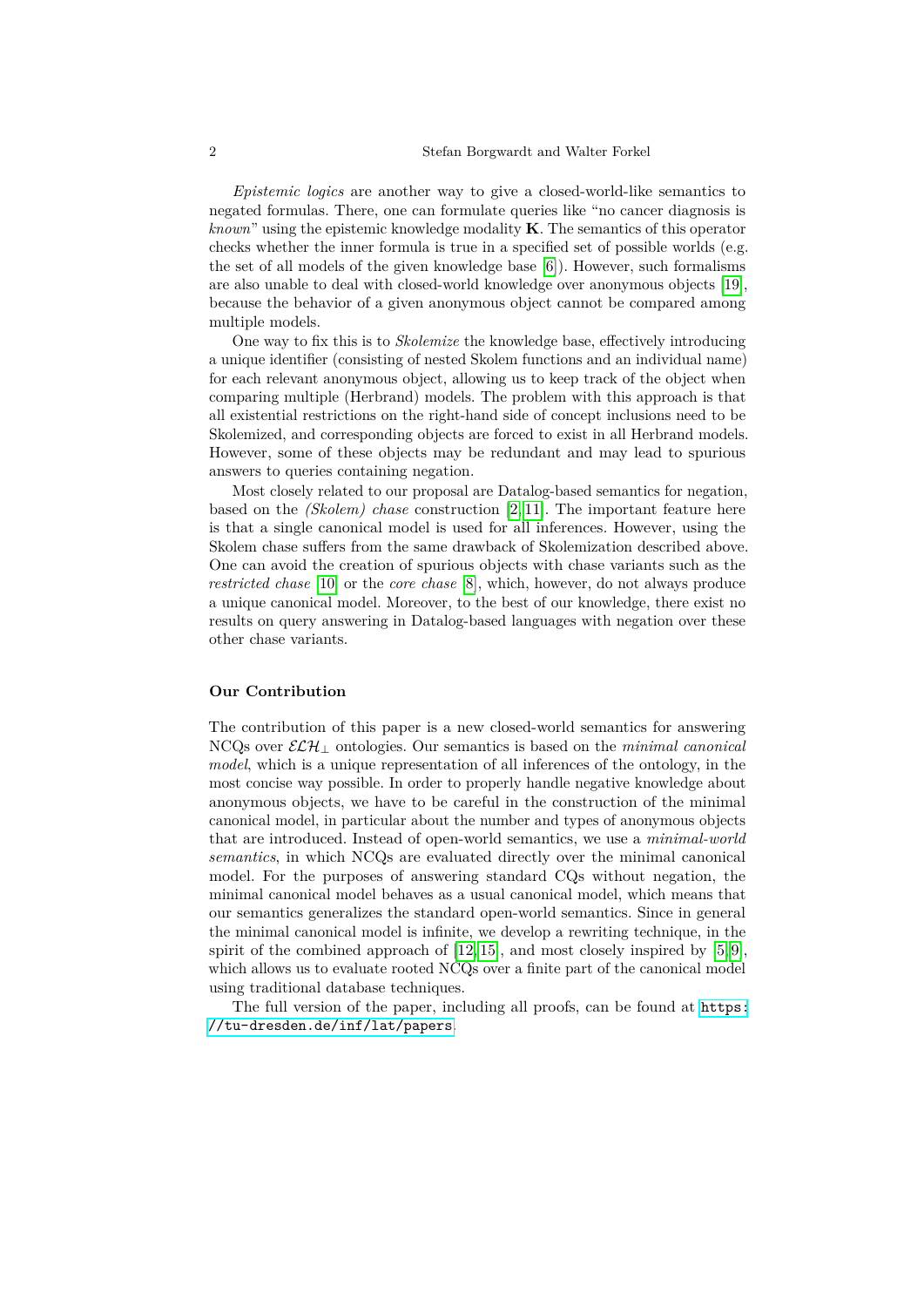## **References**

- 1. Ahmetaj, S., Ortiz, M., Simkus, M.: Polynomial datalog rewritings for expressive description logics with closed predicates. In: Kambhampati, S. (ed.) Proc. of the 25th Int. Joint Conf. on Artificial Intelligence (IJCAI'16). pp. 878–885. AAAI Press (2016), <https://www.ijcai.org/Abstract/16/129>
- <span id="page-2-1"></span>2. Arenas, M., Gottlob, G., Pieris, A.: Expressive languages for querying the semantic web. In: Hull, R., Grohe, M. (eds.) Proc. of the 33rd Symp. on Principles of Database Systems (PODS'14). pp. 14–26. ACM (2014). <https://doi.org/10.1145/2594538.2594555>
- 3. Bárány, V., ten Cate, B., Otto, M.: Queries with guarded negation. Proc. of the VLDB Endowment **5**(11), 1328–1339 (2012). <https://doi.org/10.14778/2350229.2350250>
- 4. Besana, P., Cuggia, M., Zekri, O., Bourde, A., Burgun, A.: Using semantic web technologies for clinical trial recruitment. In: Patel-Schneider, P.F., Pan, Y., Hitzler, P., Mika, P., Zhang, L., Pan, J.Z., Horrocks, I., Glimm, B. (eds.) Proc. of the 9th Int. Semantic Web Conf. (ISWC'10). Lecture Notes in Computer Science, vol. 6497, pp. 34–49. Springer (2010). [https://doi.org/10.1007/978-3-642-17749-1\\_3](https://doi.org/10.1007/978-3-642-17749-1_3)
- <span id="page-2-6"></span>5. Bienvenu, M., Ortiz, M.: Ontology-mediated query answering with data-tractable description logics. In: Faber, W., Paschke, A. (eds.) Reasoning Web 11th International Summer School. Lecture Notes in Computer Science, vol. 9203, pp. 218–307. Springer (2015). [https://doi.org/10.1007/978-3-319-21768-0\\_9](https://doi.org/10.1007/978-3-319-21768-0_9)
- <span id="page-2-0"></span>6. Calvanese, D., De Giacomo, G., Lembo, D., Lenzerini, M., Rosati, R.: Epistemic first-order queries over description logic knowledge bases. In: Parsia, B., Sattler, U., Toman, D. (eds.) Proc. of the 19th Int. Workshop on Description Logics (DL'06). CEUR Workshop Proceedings, vol. 189, pp. 51–61 (2006)
- 7. Cresswell, K.M., Sheikh, A.: Inpatient clinical information systems. In: Sheikh, A., Cresswell, K.M., Wright, A., Bates, D.W. (eds.) Key Advances in Clinical Informatics, chap. 2, pp. 13–29. Academic Press (2017). [https://doi.org/10.1016/B978-](https://doi.org/10.1016/B978-0-12-809523-2.00002-9) [0-12-809523-2.00002-9](https://doi.org/10.1016/B978-0-12-809523-2.00002-9)
- <span id="page-2-4"></span>8. Deutsch, A., Nash, A., Remmel, J.B.: The chase revisited. In: Lenzerini, M., Lembo, D. (eds.) Proc. of the 27th ACM SIGMOD-SIGACT-SIGART Symp. on Principles of Database Systems (PODS'08). pp. 149–158. ACM (2008). <https://doi.org/10.1145/1376916.1376938>
- <span id="page-2-7"></span>9. Eiter, T., Ortiz, M., Šimkus, M., Tran, T.K., Xiao, G.: Query rewriting for horn-SHIQ plus rules. In: Hoffmann, J., Selman, B. (eds.) Proc. of the 26th AAAI Conf. on Artificial Intelligence (AAAI'12). pp. 726–733. AAAI Press (2012), [http:](http://www.aaai.org/ocs/index.php/AAAI/AAAI12/paper/view/4931) [//www.aaai.org/ocs/index.php/AAAI/AAAI12/paper/view/4931](http://www.aaai.org/ocs/index.php/AAAI/AAAI12/paper/view/4931)
- <span id="page-2-3"></span>10. Fagin, R., Kolaitis, P.G., Miller, R.J., Popa, L.: Data exchange: Semantics and query answering. Theoretical Computer Science **336**(1), 89–124 (2005). <https://doi.org/10.1016/j.tcs.2004.10.033>
- <span id="page-2-2"></span>11. Hernich, A., Kupke, C., Lukasiewicz, T., Gottlob, G.: Well-founded semantics for extended datalog and ontological reasoning. In: Hull, R., Fan, W. (eds.) Proc. of the 32nd Symp. on Principles of Database Systems (PODS'13). pp. 225–236. ACM (2013).<https://doi.org/10.1145/2463664.2465229>
- <span id="page-2-5"></span>12. Kontchakov, R., Lutz, C., Toman, D., Wolter, F., Zakharyaschev, M.: The combined approach to ontology-based data access. In: Walsh, T. (ed.) Proc. of the 22nd Int. Joint Conf. on Artificial Intelligence (IJCAI'11). pp. 2656–2661. AAAI Press (2011). <https://doi.org/10.5591/978-1-57735-516-8/IJCAI11-442>